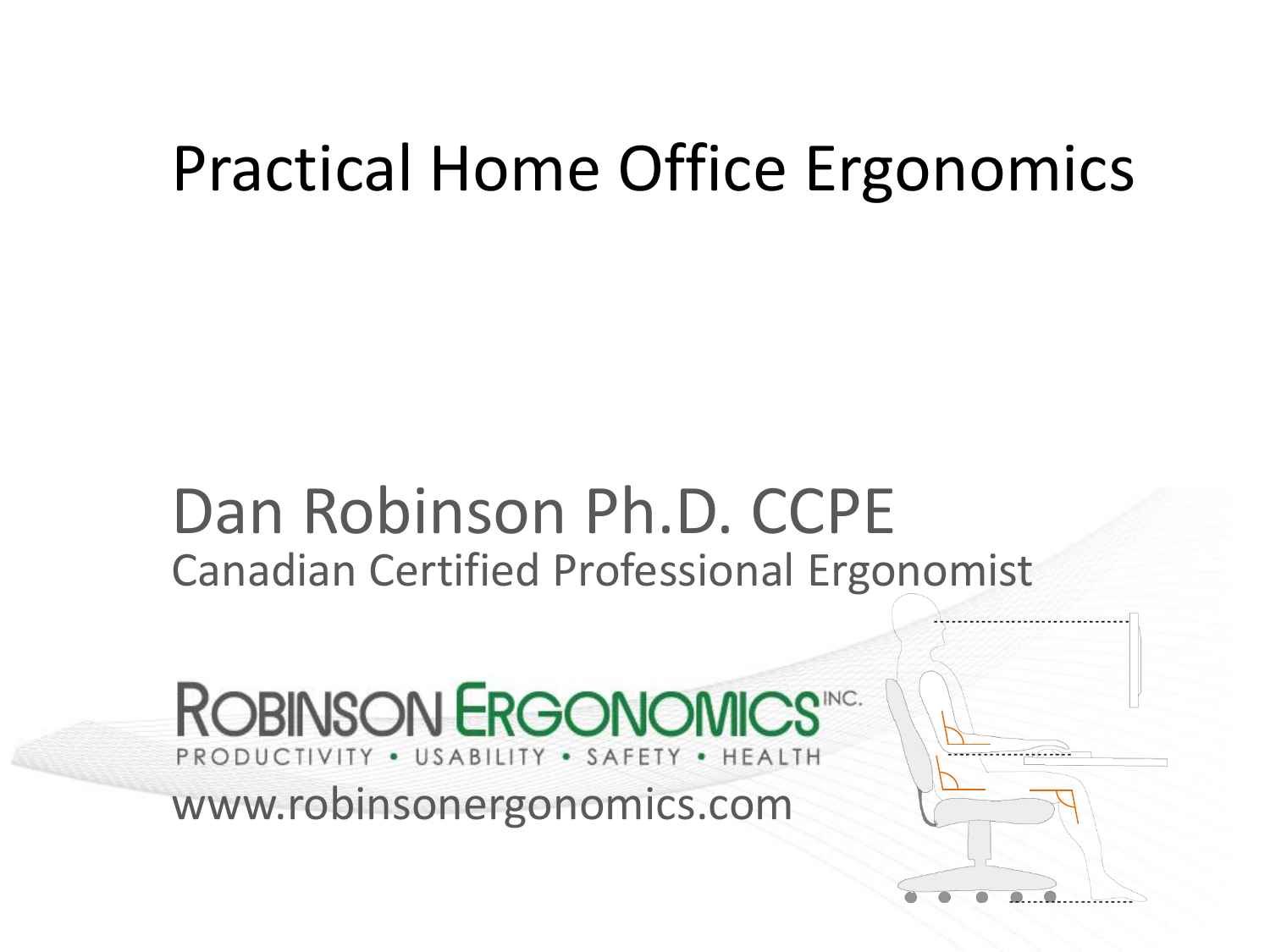## Musculoskeletal Injury or "MSI"

Soft tissue injury or disorder

caused or aggravated by work

Also called MSD, RSI, ASTD…

Computer-based work:

- usually gradual onset MSI
- upper extremities, back, neck most at risk

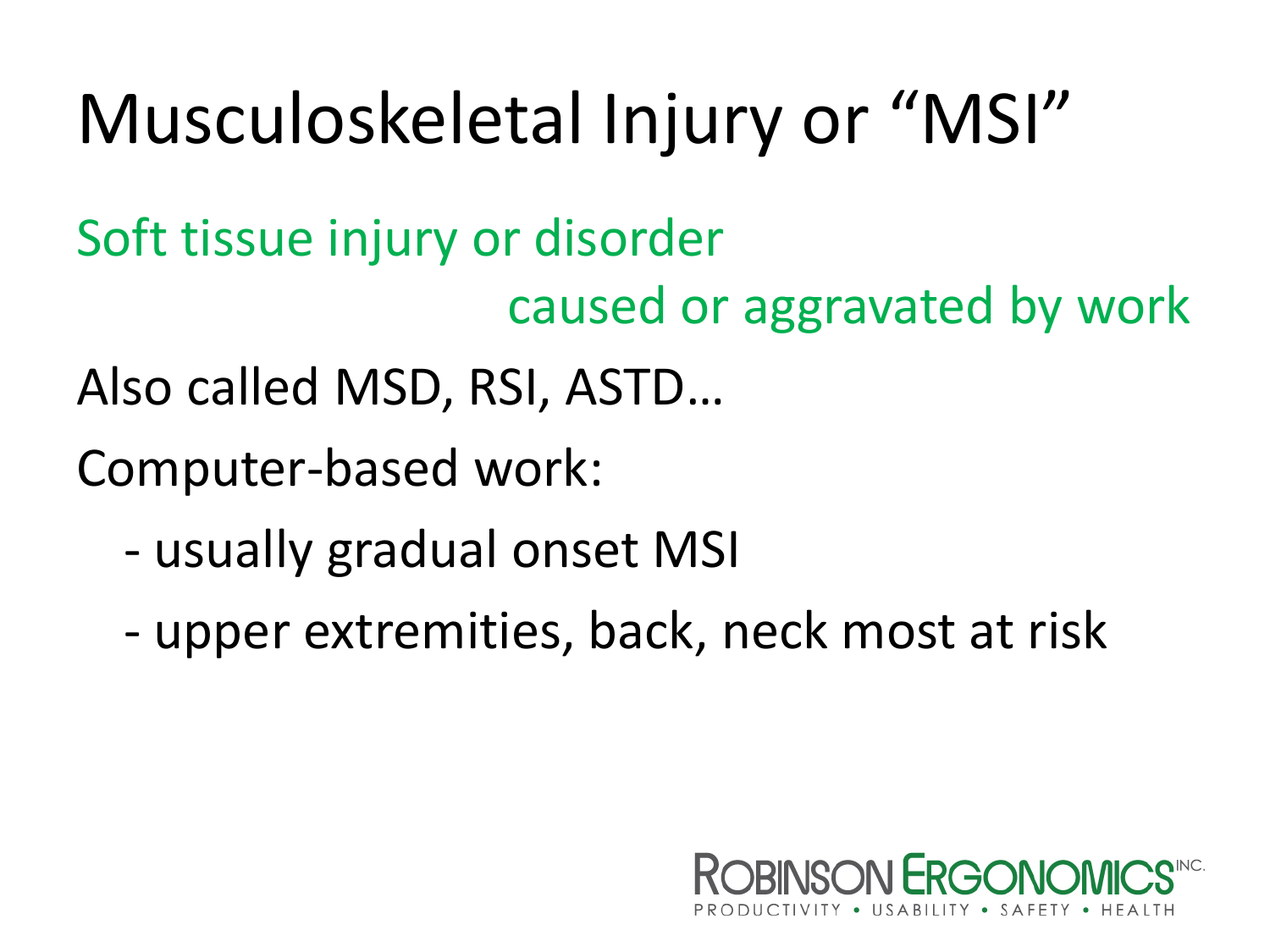### Degenerative MSI Progression

- Gradual onset
- Early symptom recognition
- Have symptoms? Change something
- If severe or persistent Ask for help



PRODUCTIVITY • USABILITY • SAFETY • HEA

#### **STAGE 3**

- **- Pain, aching, and fatigue, even at rest**
- **Hard to sleep**
- **Not able to work**
- **Medical care needed**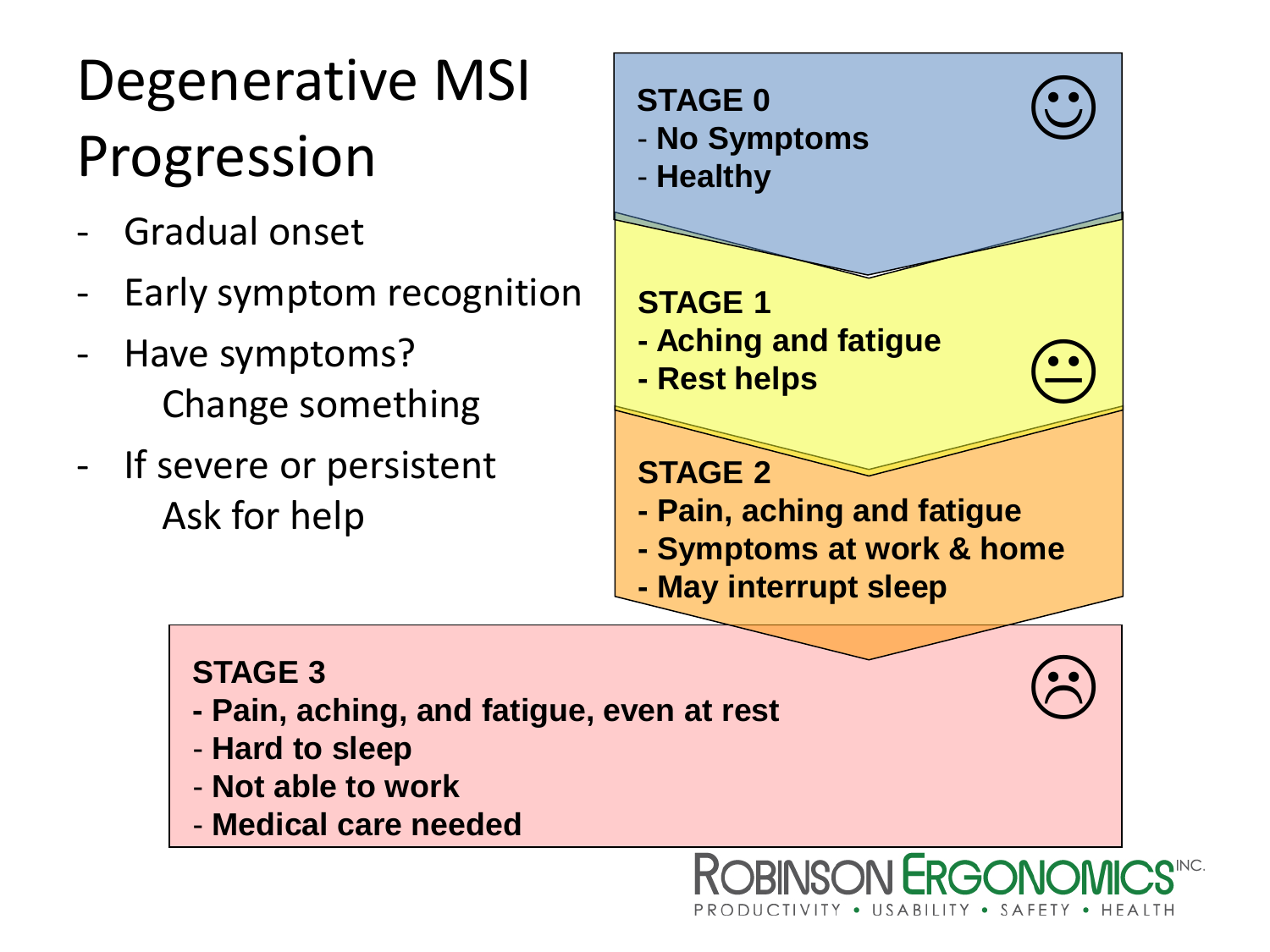#### Tendonitis or Tendinopathy

- Symptoms: swelling, pain, hard to move, ganglion
- Common types:
	- Hand, wrist, shoulder tendonitis
	- DeQuervain's Syndrome (thumb)
	- Epicondylitis (tennis & golfer's elbow)
- Risks:
	- Repetitive hand or finger movements
	- Awkward postures (wrist, forearm, shoulder)
	- Prolonged gripping (mouse hand)
	- Forceful exertion (pinch grip on mouse)



PRODUCTIVITY • USABILITY • SAFETY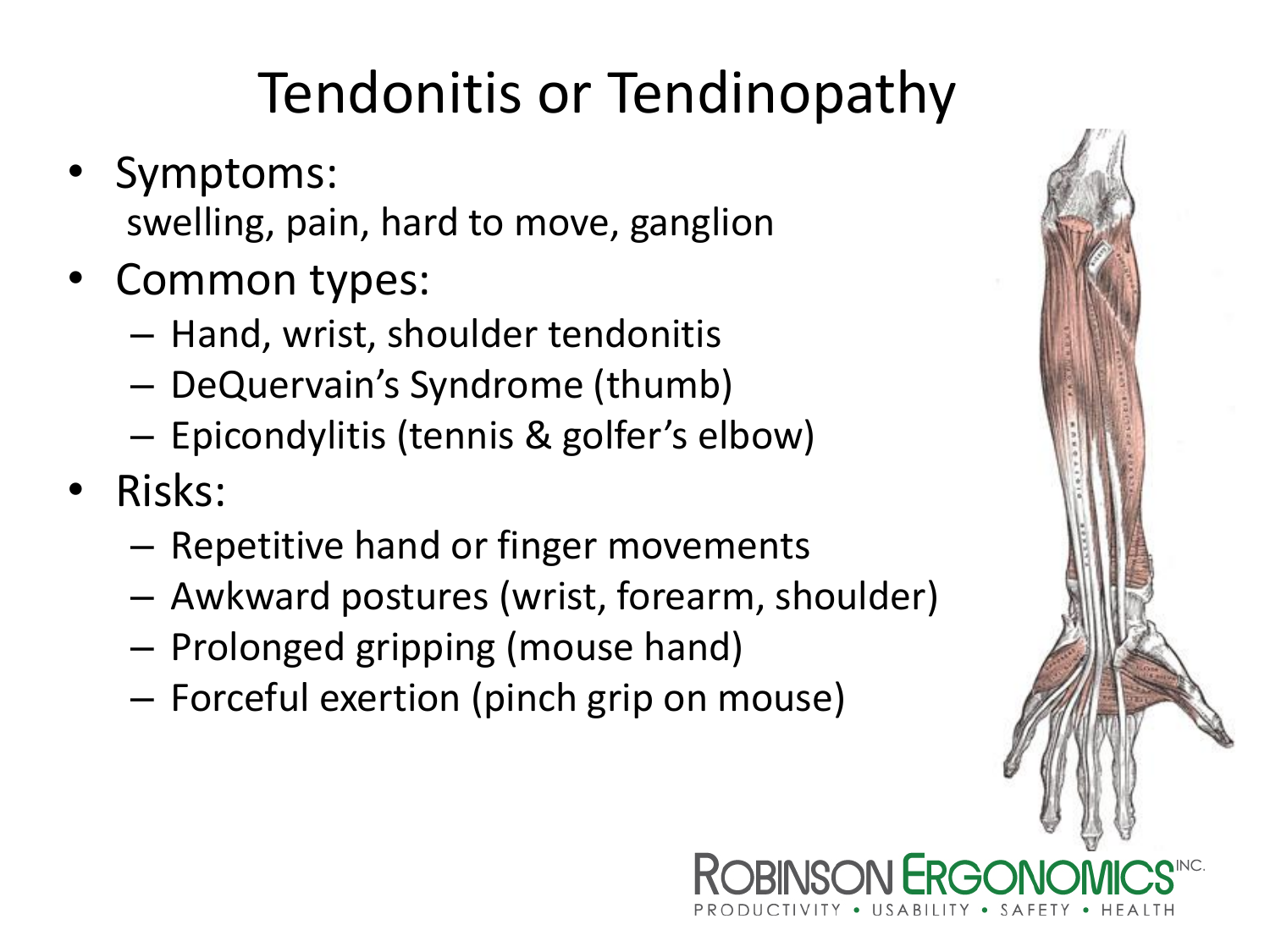

- Injury or irritation to nerves
- "Referred" symptoms: Downstream pain, numbness, tingling, pins and needles, weakness, clumsy
- Common types:

– carpal tunnel syndrome; sciatica/low back injury

• Risks: same as tendonitis, plus contact stress

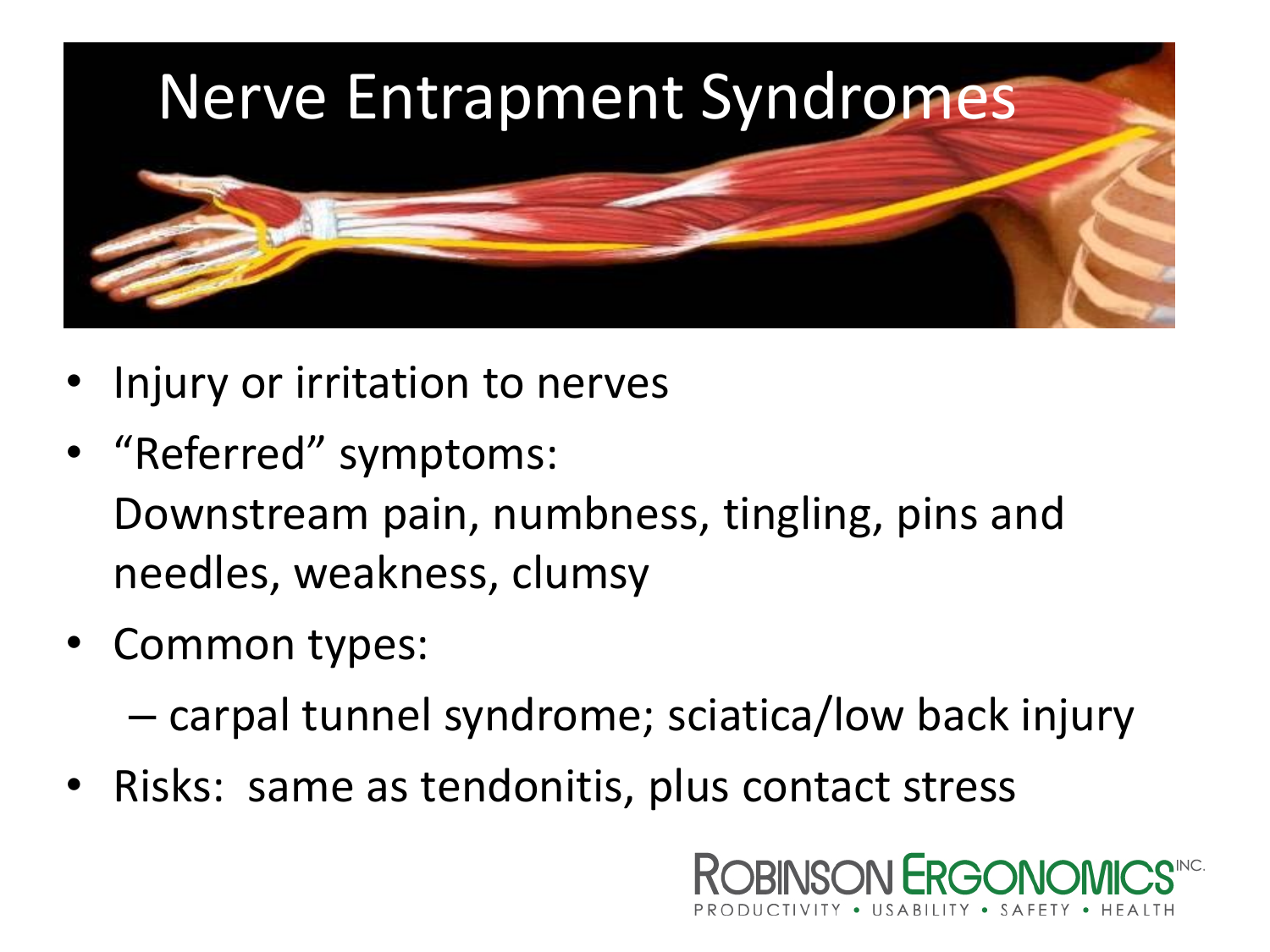

Travel & Simons (1983), Myofascial Pain and Dysfunction: The Trigger Point Manual

Risk factors:

Sustained awkward posture of neck, shoulders or upper back Monitor too low (laptops!) or too far away or not centred Reach for keyboard or mouse Reference documents to one side

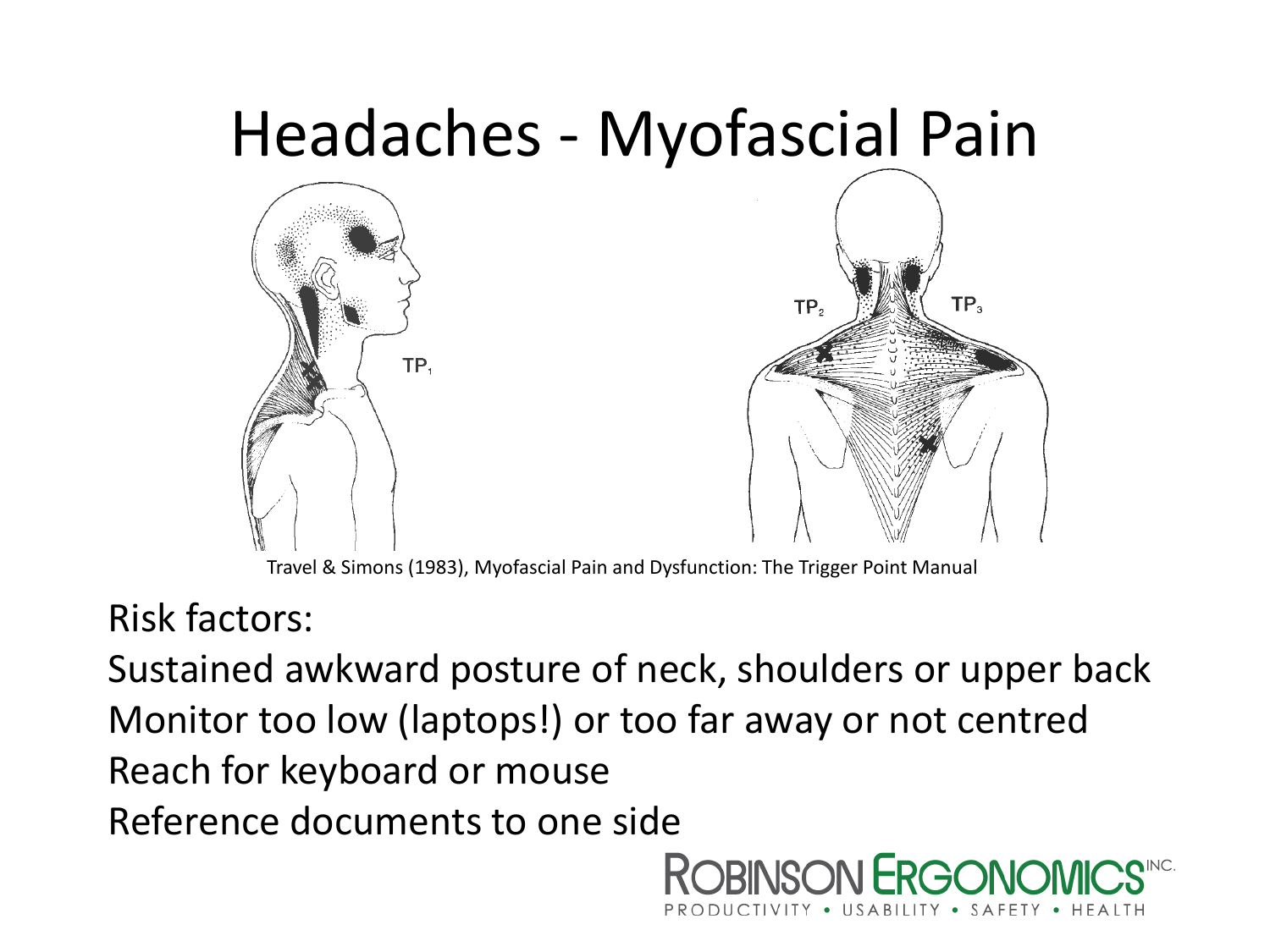## MSI Control Strategies

In order of preference...

- Engineering equipment, space and set-up
- Administrative how you do what you do

Consider:

- 1. What can you do with existing equipment?
- 2. What additional equipment would help?
- 3. What can you do differently?

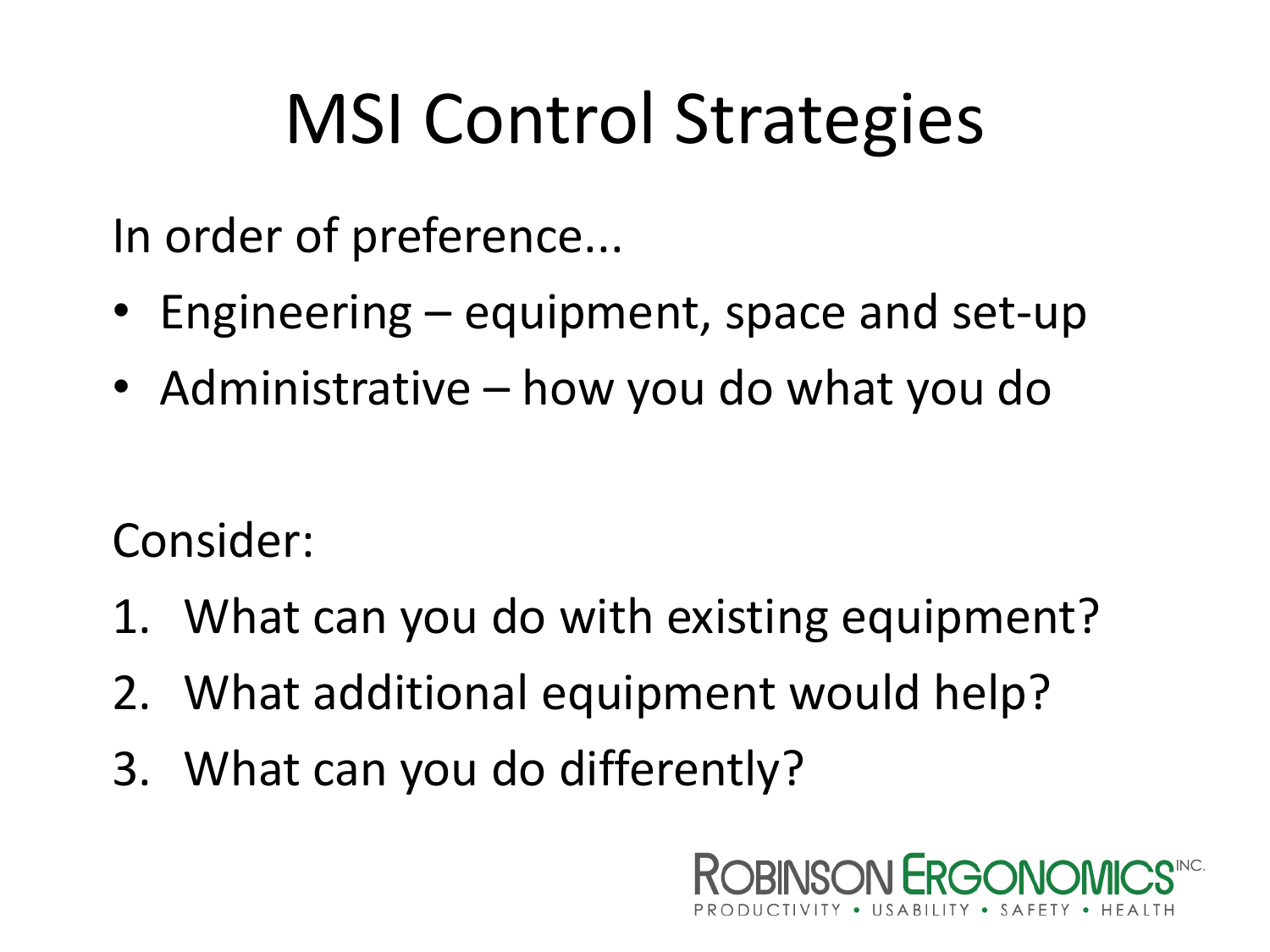# Target Workstation Configuration

Posture:

– 90°-100° angle at knees, hips, and elbows. Everything else straight



Monitor:

– top at eye height; arm's length away; centred to nose; 90° to window

- Lighting:
	- within 2x monitor brightness
- Keyboard/mouse or worksurface: – elbow height with relaxed shoulders
- Feet:
	- on the floor or supported in front of the chair
- Standing? 90° elbow. Same targets. ROBINSON FRG PRODUCTIVITY • USABILITY • SAFETY • HEA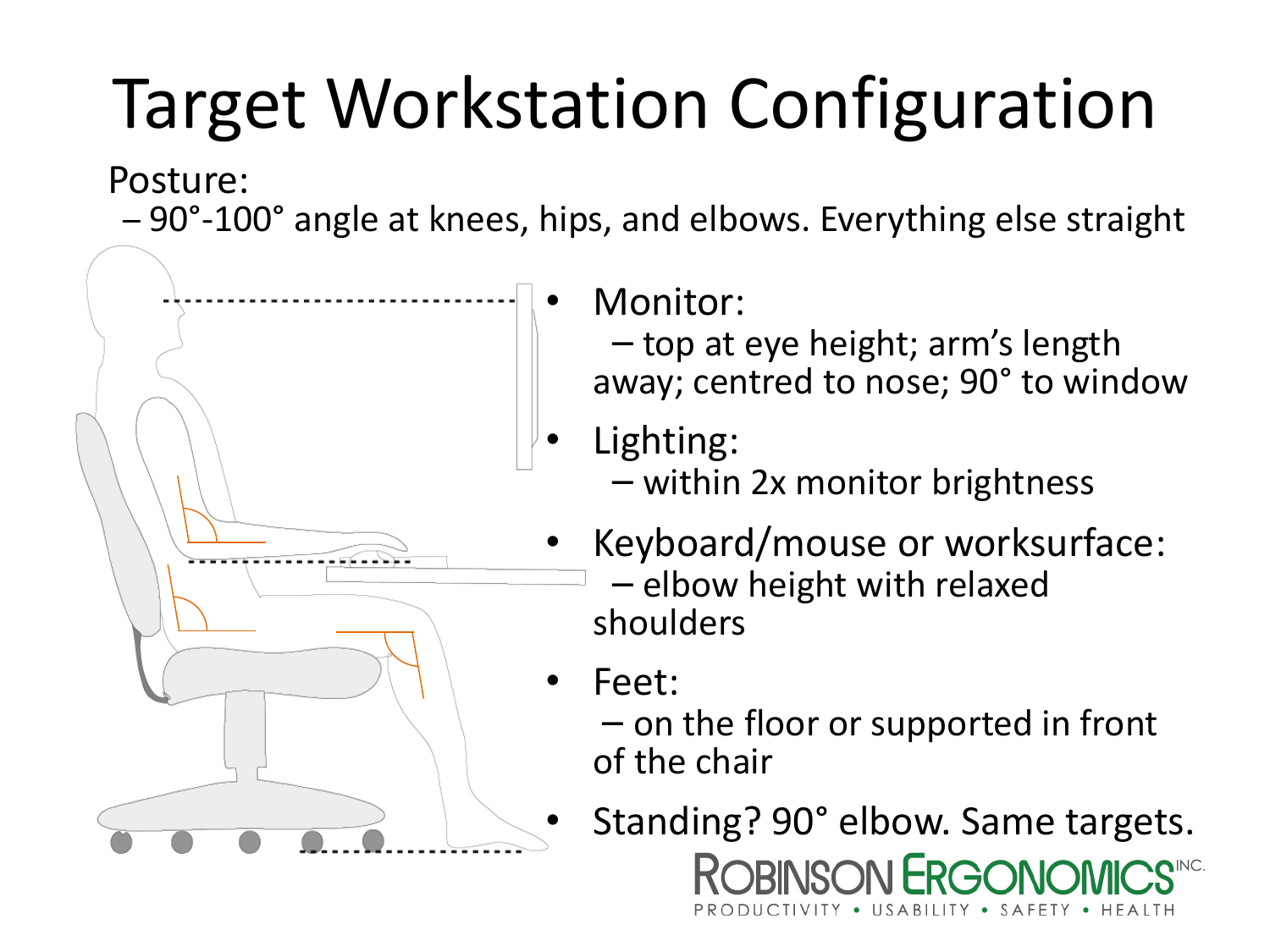Home Office: Chair and Keyboard/Mouse

Chair too low for keyboard/mouse?

- 1. Raise chair: cushion, folded towel on seat
- 2. Lower worksurface: shelf/plank on lap

Chair too high for foot support on floor? 1. Lower the chair (and worksurface) 2. Add a footrest – box, books in front of chair





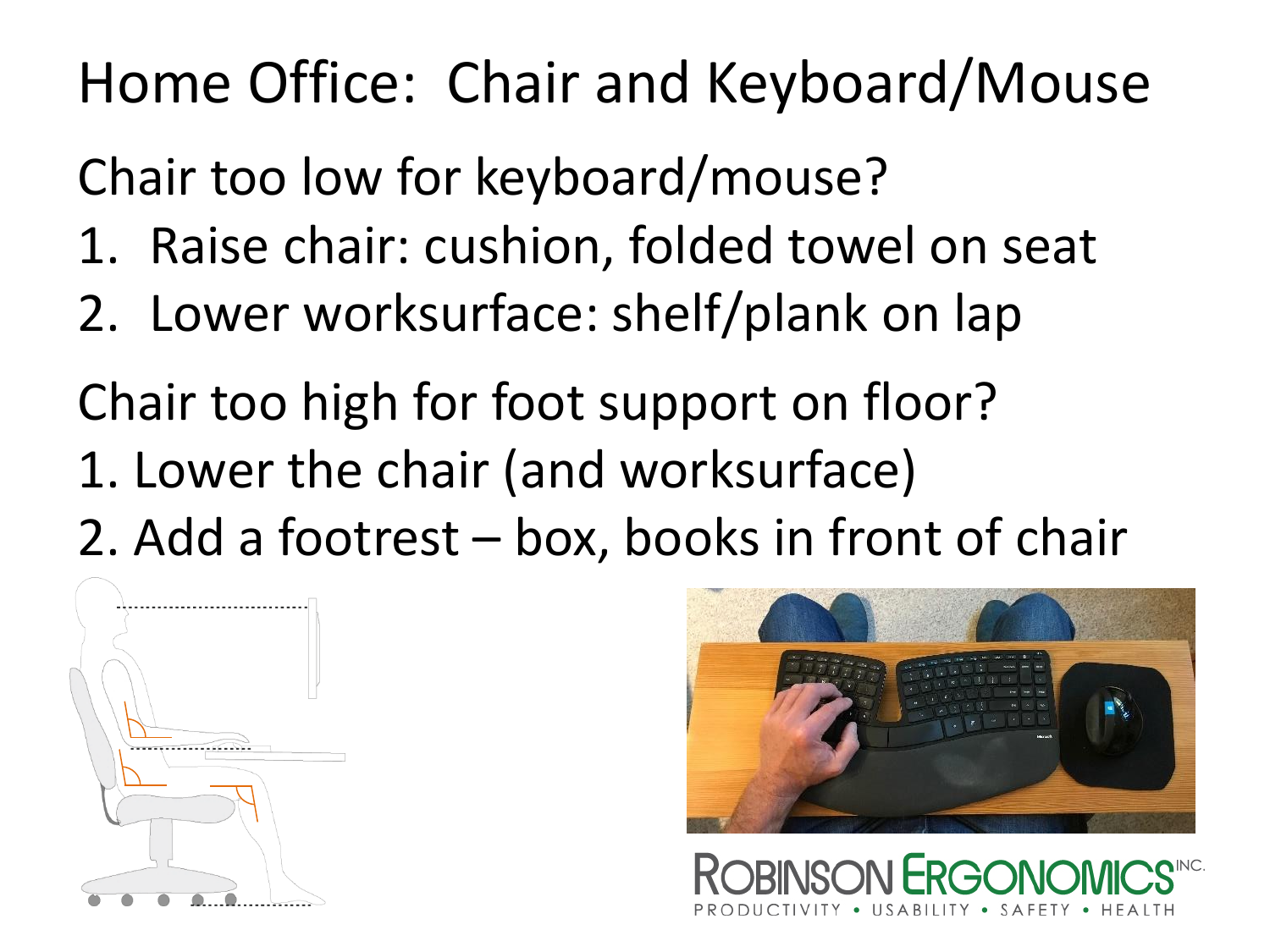## Home Office: Monitor

Top of monitor to eye height?

- 1. Check for adjustable monitor stand
- 2. Use books, shelf or reams of paper or a monitor riser/arm



#### Wear progressives or bifocals?

Lower monitor to read mid-screen with no neck tilt.

… may need trial & error

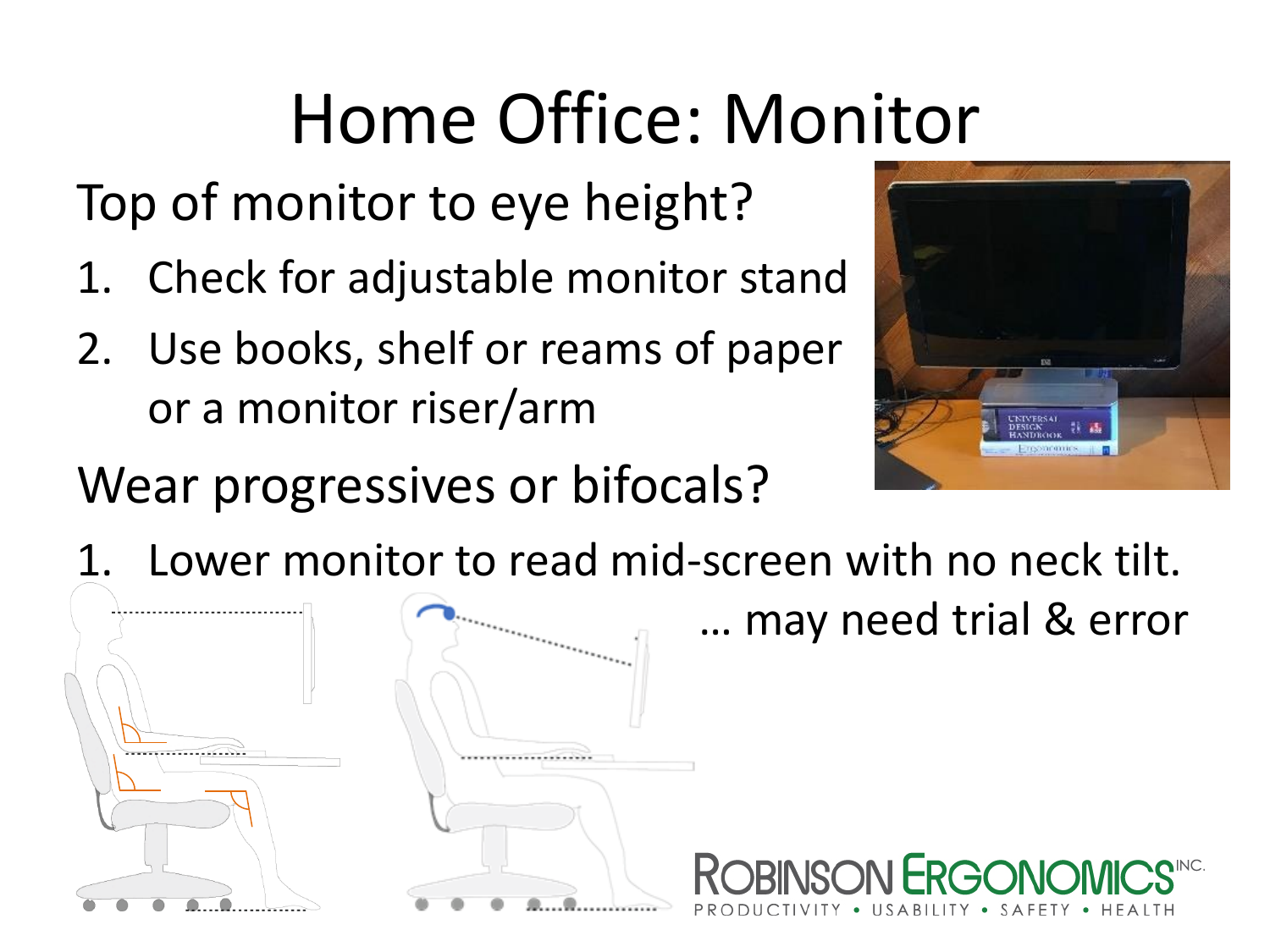## Home Office: Reference Documents

Target: between keyboard & monitor, angled up

- 1. Inline document holder (3M DH630 or VuRyte 18DC)
- 2. 3" binder or clipboard









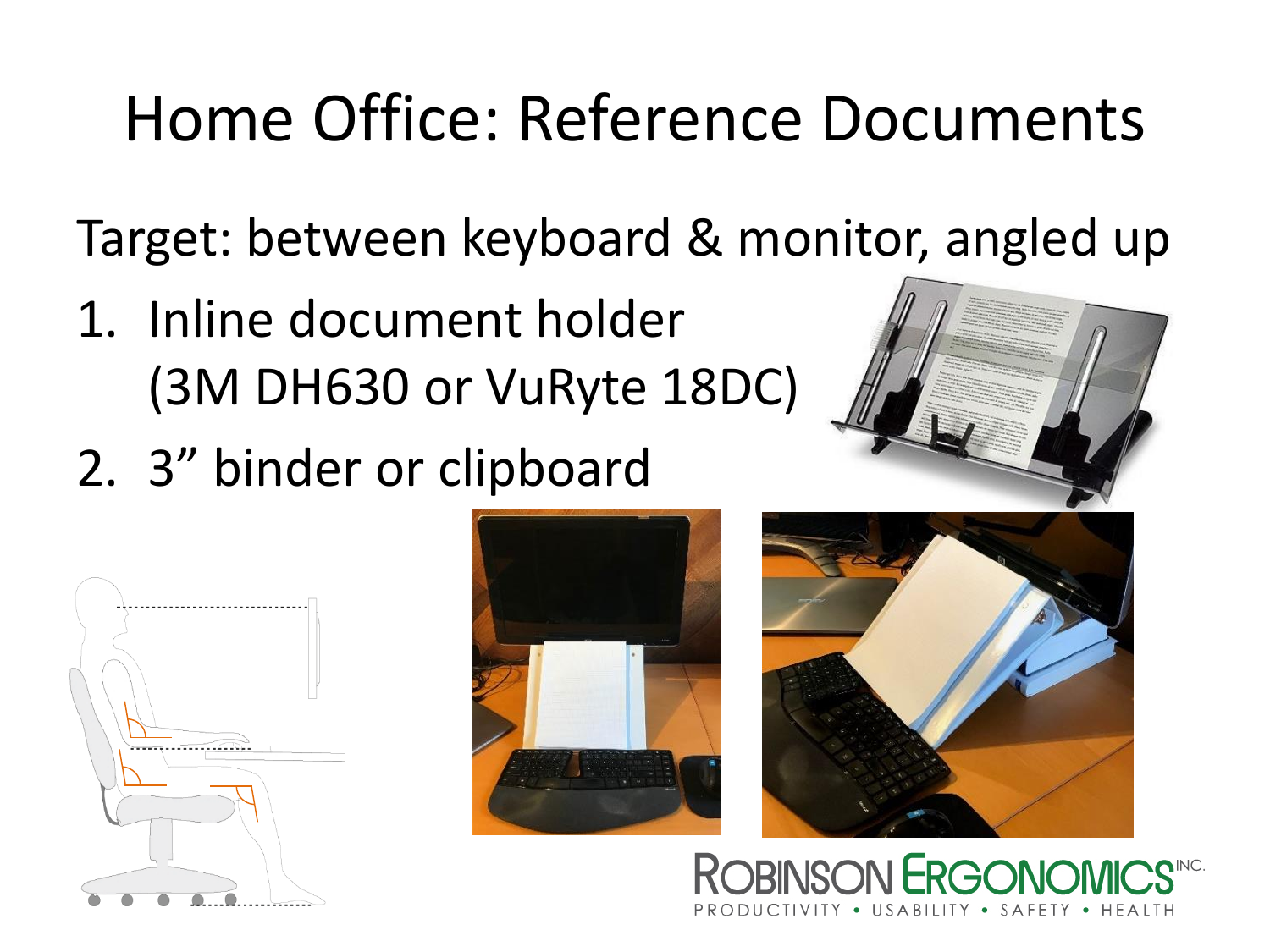## Home Office: 2 Monitors?

#### Primary 1° + Reference 2°

- Centre on 1° (nose; b-key)
- 2° to right and angle
- No gap
- Keep active work in 1°



#### Equal use of both

- Centre between both
- Angle both
- No gap

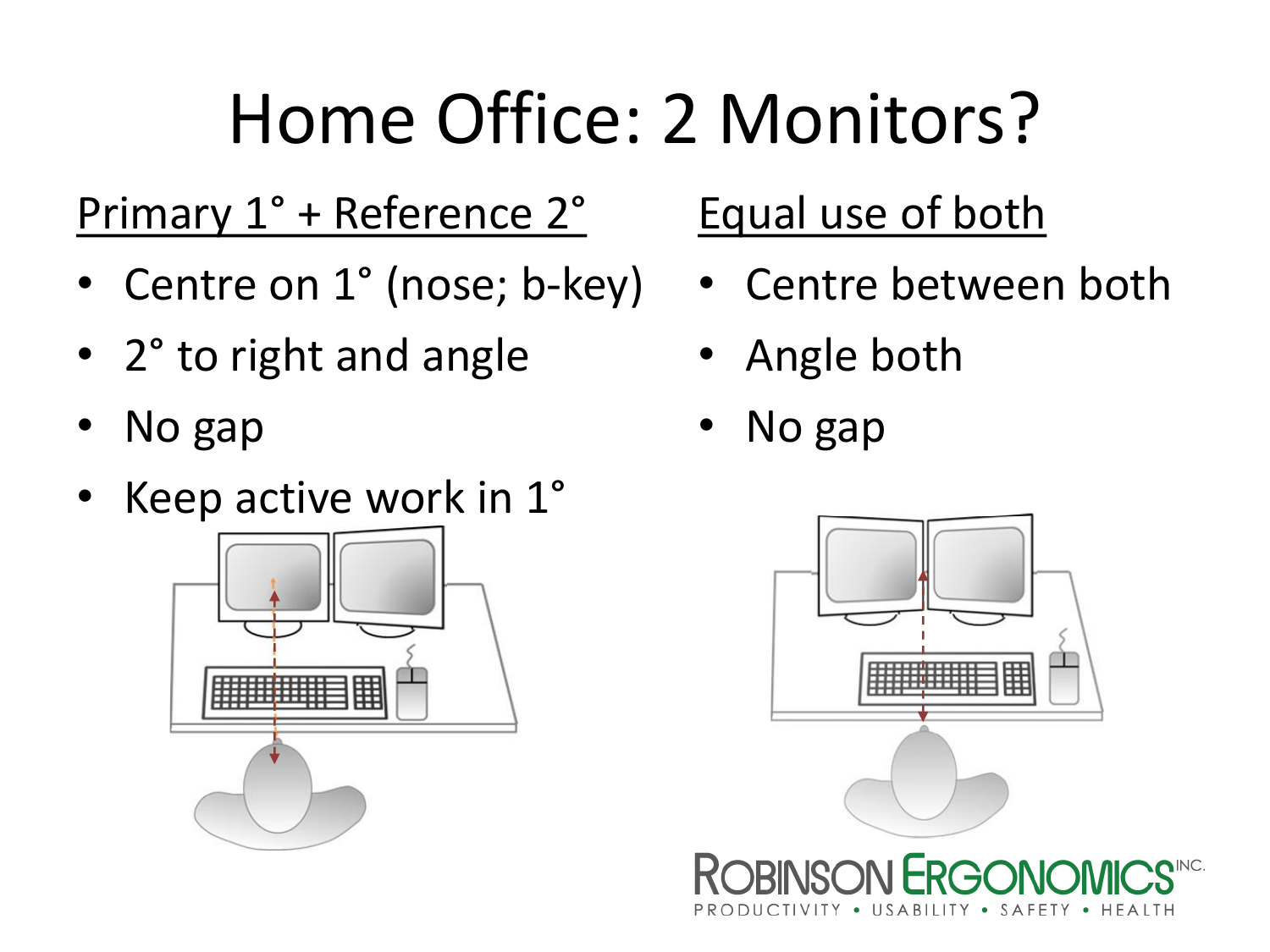## Home Office: Laptops

Must separate the keyboard and monitor to fit!

- 1. Peripheral keyboard and mouse
	- USB or Bluetooth for easy connect
- 2. Peripheral monitor OR Laptop as monitor
	- Top of monitor at eye level
	- Shelf, books or laptop riser





• USABILITY • SAFETY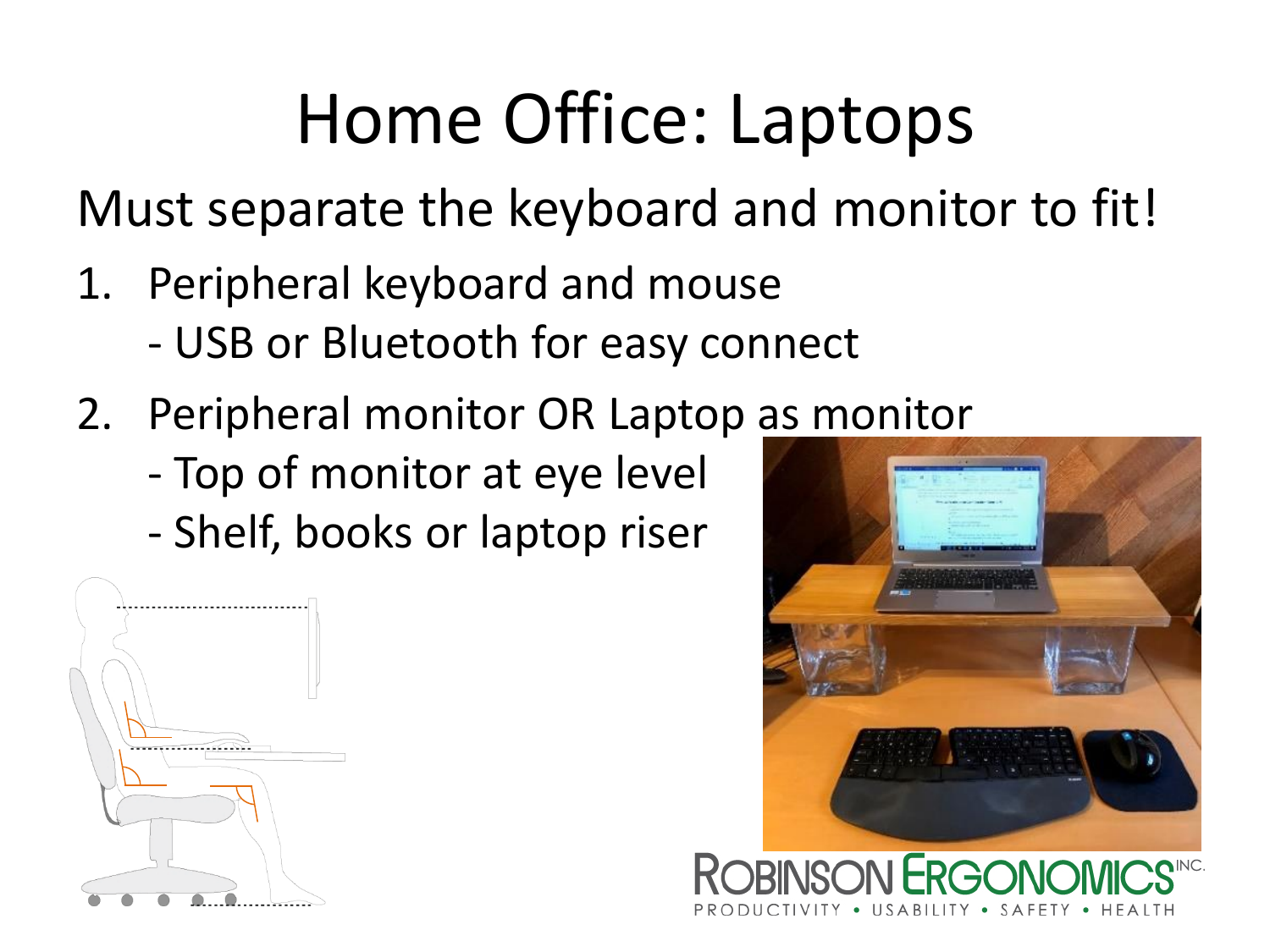### Home Office: Laptop as 2nd Monitor

Treat laptop as reference monitor only

• To right and raised or Inline and below





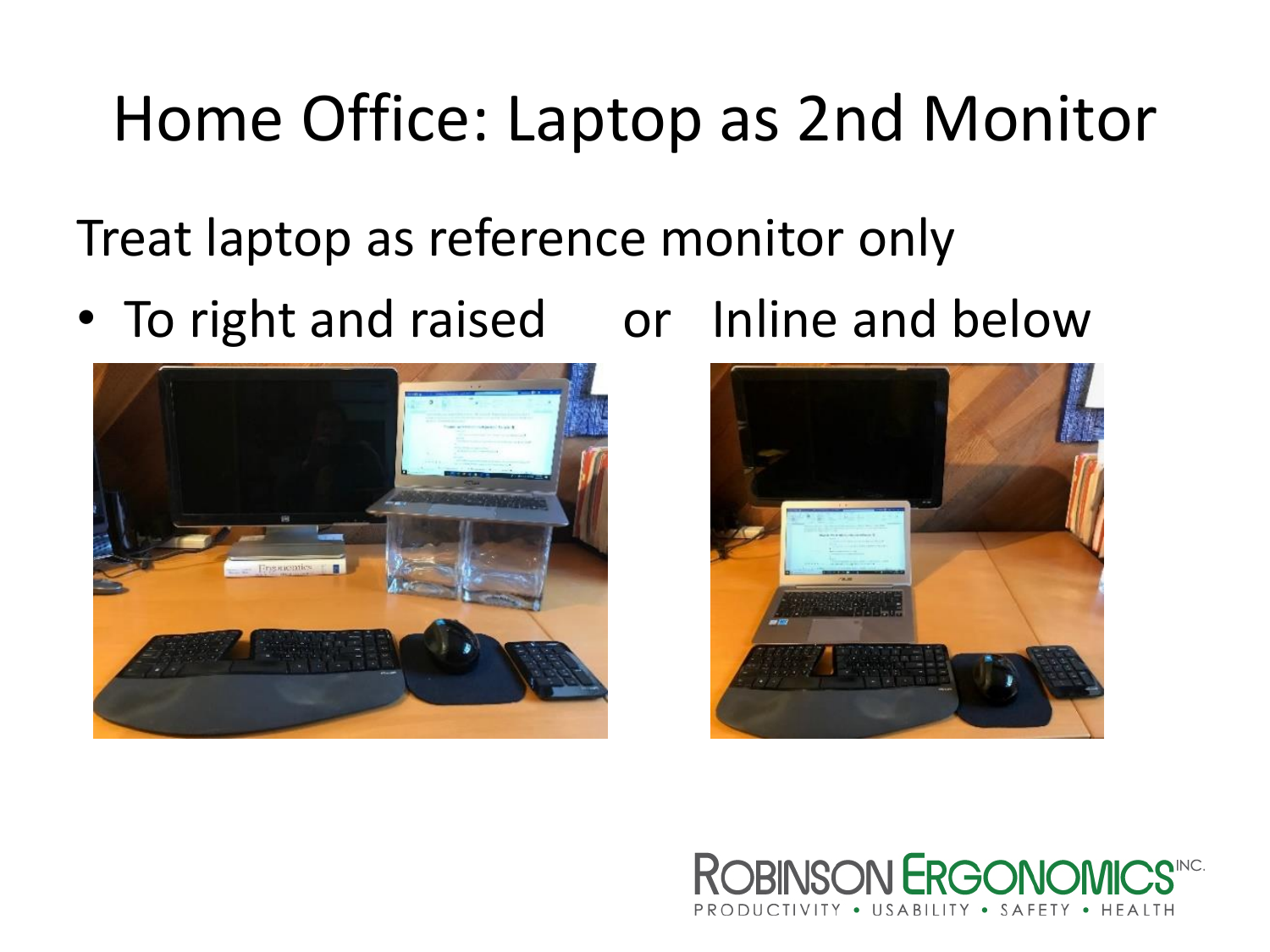## Home Office: Phones

- 1. Long phone calls or with calls with data entry?
	- Headset or speaker phone
- 2. Mobile phone use?
	- Limit text and reading time
	- Short emails/texts only (computer for long messages)
	- Raise to easy viewing height and tuck elbows in close
	- Headset or speaker



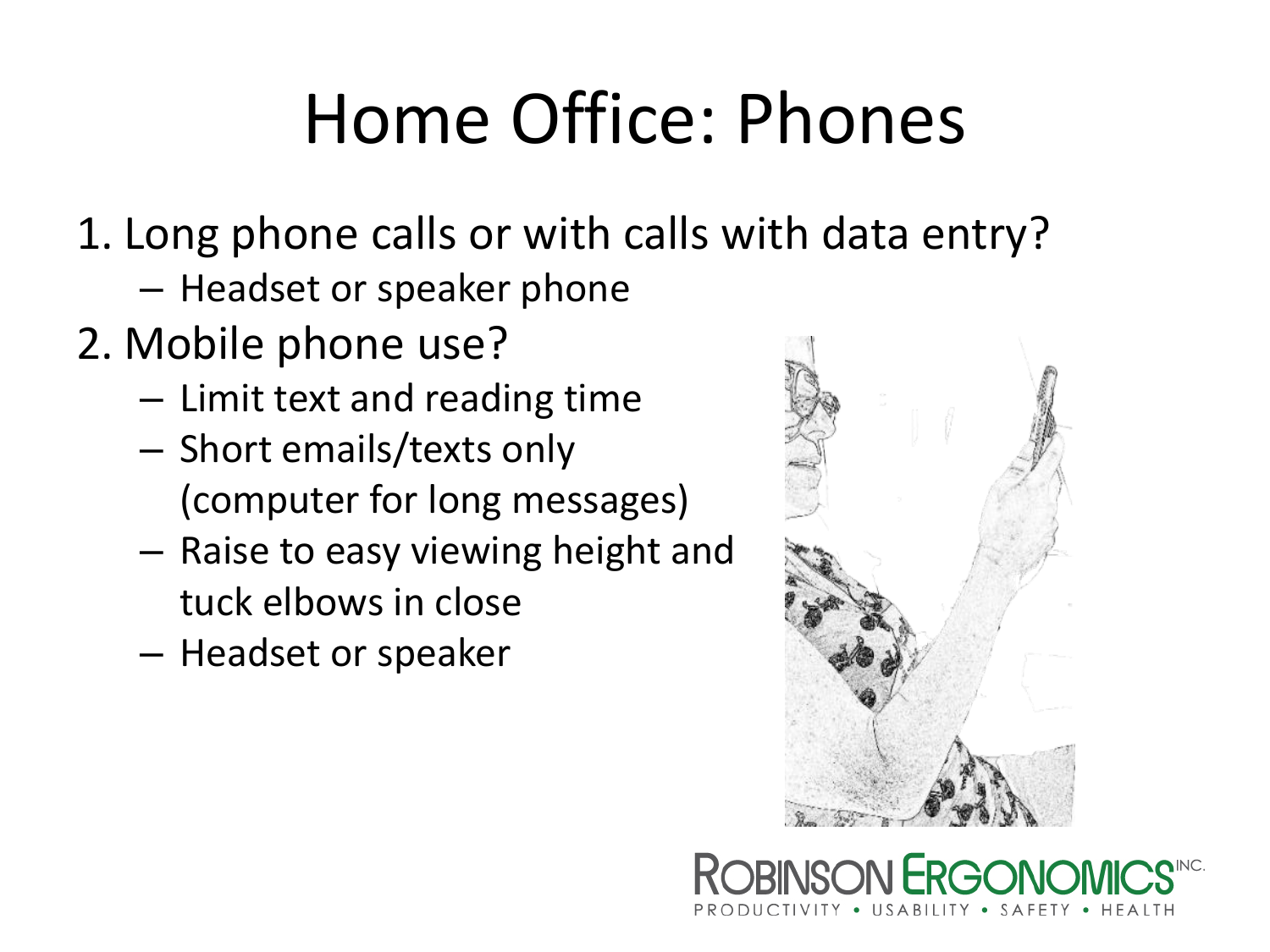## Home Office: Lifestyle

- Establish separation
	- Physical work location
	- Time routine (usual hours)
	- Personal preparation (get ready to work)
	- Personal maintenance (move every hour)
- Maintain connection
	- Schedule regular contact or check-in
	- More frequent contact if isolation